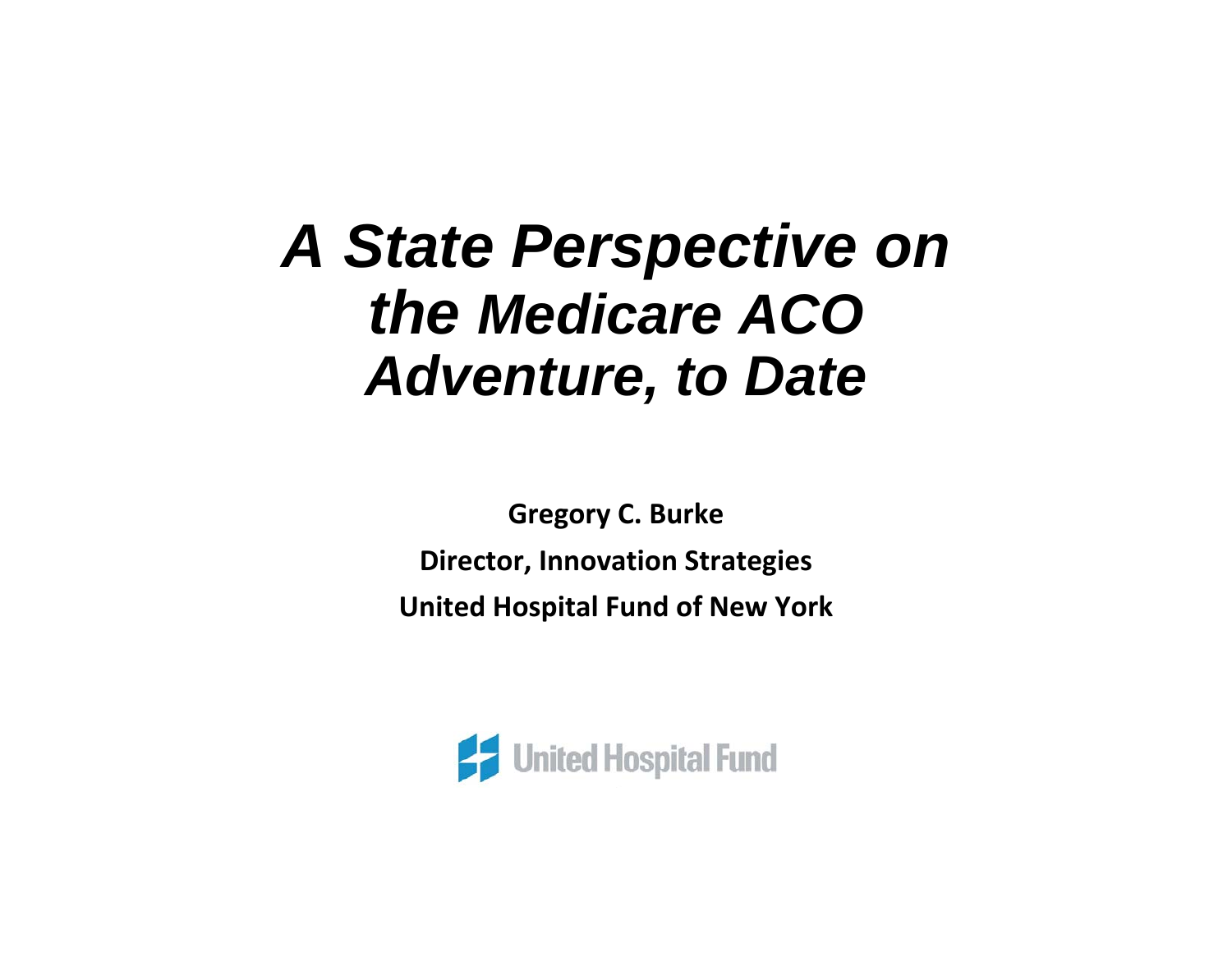# *Overview*

- *ACOs in New York State*
	- *Status, Trajectory, Geography*
- *ACO Performance – PY‐4 (2016)*
	- *Cost Savings, Quality*
- *What explains performance to date?*
	- *Size, Length of time in program, Sponsorship, Location*
- *Some other issues*
	- *Mechanics matter*
	- *And, the intangibles*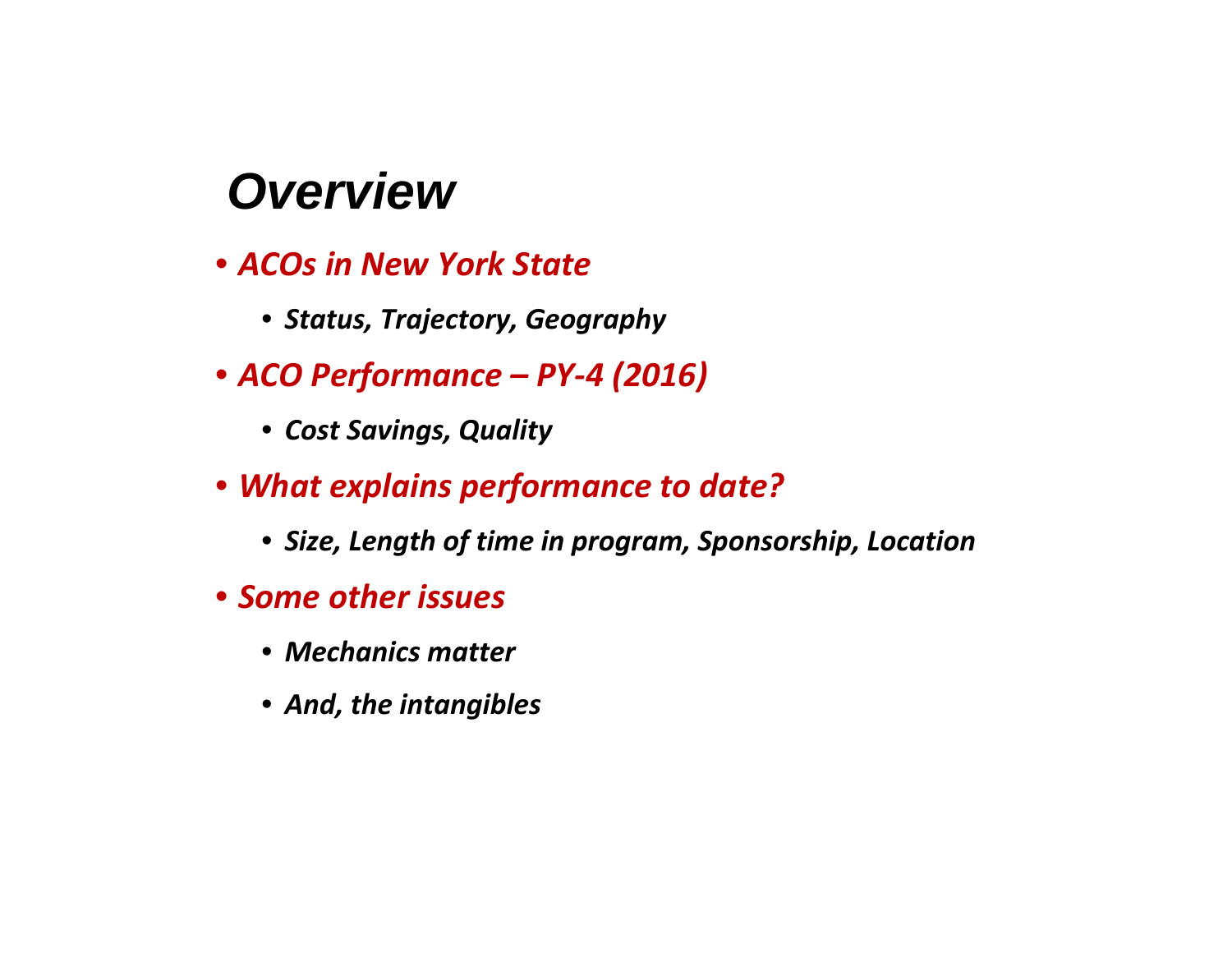| New York State MSSP ACOs, 2012-2016 |                                                         |                            |                   |      |      |      |      |      |  |  |
|-------------------------------------|---------------------------------------------------------|----------------------------|-------------------|------|------|------|------|------|--|--|
|                                     | <b>ACO Name</b>                                         | <b>Organization Type</b>   | <b>Start Date</b> | 2012 | 2013 | 2014 | 2015 | 2016 |  |  |
|                                     | CareMount ACO (was ACC-Mt. Kisco until 2016)            | <b>Physician-only</b>      | $Apr-12$          |      |      |      |      |      |  |  |
|                                     | Accountable Care Organization of the North Country, LLC | <b>Physician-only</b>      | $Apr-12$          |      |      |      |      |      |  |  |
|                                     | Catholic Medical Partners-Accountable Care IPA, Inc.    | <b>Hosp-MD Partnership</b> | Apr-12            |      |      |      |      |      |  |  |
|                                     | <b>Chinese Community ACO</b>                            | <b>Physician-only</b>      | $Apr-12$          |      |      |      |      |      |  |  |
|                                     | <b>Crystal Run</b>                                      | <b>Physician-only</b>      | Apr-12            |      |      |      |      |      |  |  |
|                                     | Accountable Care Coalition of Syracuse, LLC             | <b>Physician-only</b>      | $Jul-12$          |      |      |      |      |      |  |  |
|                                     | Asian American Accountable Care Organization            | <b>Hosp-MD Partnership</b> | $Jul-12$          |      |      |      |      |      |  |  |
|                                     | <b>Balance ACO</b>                                      | <b>Physician-only</b>      | $Jul-12$          |      |      |      |      |      |  |  |
| $\mathbf{1}$                        | <b>Beacon Health Partners, LLP</b>                      | <b>Physician-only</b>      | <b>Jul-12</b>     |      |      |      |      |      |  |  |
|                                     | Chautauqua Region Associated Medical Partners, LLC      | <b>Hosp-MD Partnership</b> | Jul-12            |      |      |      |      |      |  |  |
|                                     | <b>HealthCare Provider ACO</b>                          | <b>Physician-only</b>      | $Jul-12$          |      |      |      |      |      |  |  |
|                                     | <b>Mount Sinai Care, LLC</b>                            | <b>Hosp-MD Partnership</b> | <b>Jul-12</b>     |      |      |      |      |      |  |  |
|                                     | ProHEALTH Accountable Care Medical Group, PLLC          | <b>Physician-only</b>      | $Jul-12$          |      |      |      |      |      |  |  |
|                                     | <b>WESTMED Medical Group</b>                            | <b>Physician-only</b>      | <b>Jul-12</b>     |      |      |      |      |      |  |  |
|                                     | GoodHelp/BonSecours ACO                                 | <b>Physician-only</b>      | $Jan-13$          |      |      |      |      |      |  |  |
|                                     | <b>HHC ACO Inc</b>                                      | <b>Hosp-MD Partnership</b> | Jan-13            |      |      |      |      |      |  |  |
|                                     | Alliance for Integrated Care of New York                | <b>Physician-only</b>      | <b>Jan-14</b>     |      |      |      |      |      |  |  |
|                                     | <b>Adirondacks ACO, LLC</b>                             | <b>Hosp-MD Partnership</b> | Jan-14            |      |      |      |      |      |  |  |
|                                     | FamilyHealth ACO, LLC                                   | <b>Physician-only</b>      | Jan-14            |      |      |      |      |      |  |  |
| $\overline{2}$                      | New York State Elite (NYSE) ACO                         | <b>Physician-only</b>      | $Jan-14$          |      |      |      |      |      |  |  |
|                                     | <b>Primary PartnerCare ACO IPA</b>                      | <b>Physician-only</b>      | Jan-14            |      |      |      |      |      |  |  |
|                                     | <b>Rochester Regional ACO</b>                           | <b>Hosp-MD Partnership</b> | Jan-14            |      |      |      |      |      |  |  |
|                                     | <b>Aledade Primary Care ACO LLC</b>                     | <b>Physician-only</b>      | Jan-15            |      |      |      |      |      |  |  |
|                                     | <b>Bassett Accountable Care Partners, LLC</b>           | <b>Hosp-MD Partnership</b> | Jan-15            |      |      |      |      |      |  |  |
|                                     | Healthcare Partners of the North Country, Ilc           | <b>Hosp-MD Partnership</b> | $Jan-15$          |      |      |      |      |      |  |  |
|                                     | Innovative Health Alliance of New York, LLC             | <b>Hosp-MD Partnership</b> | $Jan-15$          |      |      |      |      |      |  |  |
| 3                                   | <b>NewYork Quality Care</b>                             | <b>Hosp-MD Partnership</b> | $Jan-15$          |      |      |      |      |      |  |  |
|                                     | <b>Orange Accountable Care of New York</b>              | <b>Physician-only</b>      | Jan-15            |      |      |      |      |      |  |  |
|                                     | <b>Richmond Quality, LLC</b>                            | <b>Hosp-MD Partnership</b> | Jan-15            |      |      |      |      |      |  |  |
|                                     | Cayuga Area Preferred, Inc.                             | <b>Hosp-MD Partnership</b> | $Jan-16$          |      |      |      |      |      |  |  |
|                                     | <b>Empire State Health Partners, LLC</b>                | <b>Physician-only</b>      | Jan-16            |      |      |      |      |      |  |  |
| 4                                   | Hudson Accountable Care, LLC                            | <b>Physician-only</b>      | $Jan-16$          |      |      |      |      |      |  |  |
|                                     | <b>Matrix ACO LLC</b>                                   | <b>Physician-only</b>      | Jan-16            |      |      |      |      |      |  |  |
|                                     | <b>Northwell Health ACO</b>                             | <b>Hosp-MD Partnership</b> | Jan-16            |      |      |      |      |      |  |  |
|                                     | St. Joseph's Health ACO                                 | <b>Hosp-MD Partnership</b> | Jan-16            |      |      |      |      |      |  |  |
|                                     |                                                         |                            |                   |      |      |      |      |      |  |  |

 $\sim$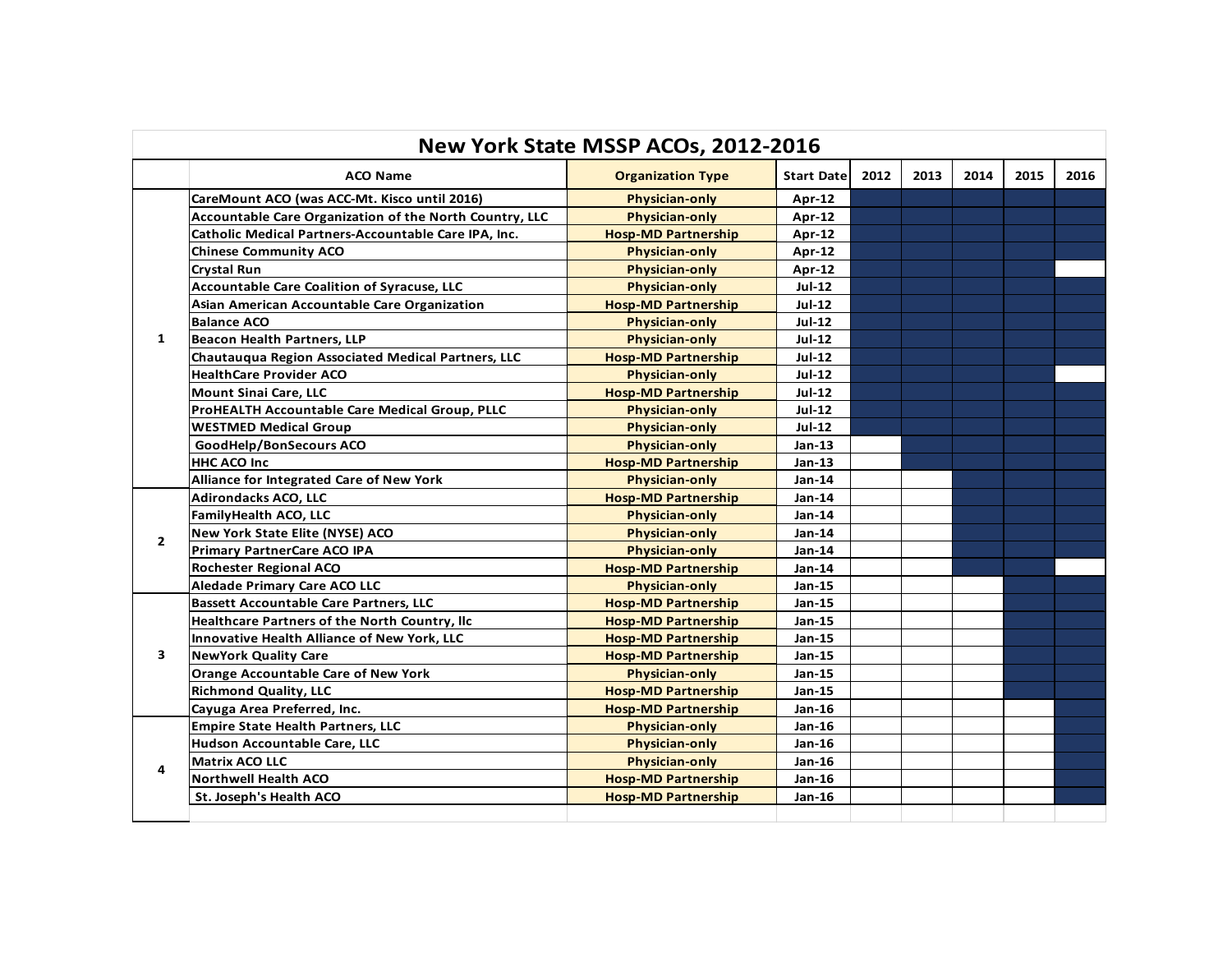#### Growth in ACOs in New York State, 2013-17 # of Beneficiaries and ACOs

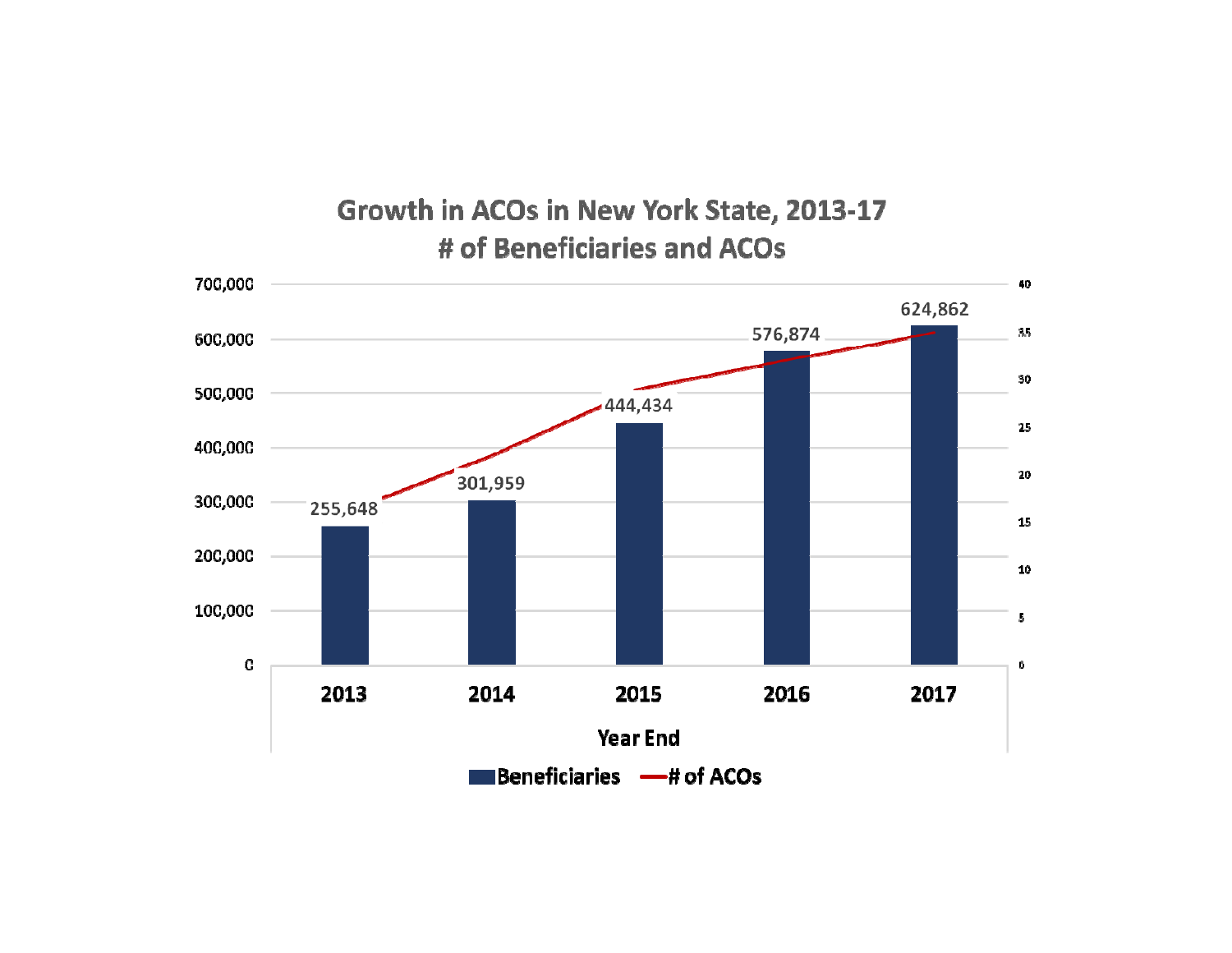### **MSSP ACOs in NY State by Region, 2016**

**Upstate (N = 10)**

Accountable Care Organization of the North Country Catholic Medical Partners-Accountable Care IPA Chautauqua Region Associated Medical Partners Accountable Care Coalition of Syracuse Adirondacks ACOHealthcare Partners of the North Country Bassett Accountable Care Partners Innovative Health Alliance of New York Cayuga Area Preferred

St. Josephs Health Accountable Care Organization

#### **New York City (N = 10)**

Chinese Community ACO Balance ACOAsian American ACO Mount Sinai Care HHC ACOAccountable Care Coalition of Greater New YorkRichmond Quality NewYork Quality Care Aledade Primary Care ACO Empire State Health Partners

#### **Downstate (N = 12)**

Accountable Care Coalition of Mount KiscoWESTMED Medical Group ProHEALTH Accountable Care Medical Group Beacon Health PartnersGood Help ACO New York State Elite (NYSE) ACO FamilyHealth ACO Primary PartnerCare ACO IPA Orange Accountable Care of New York Matrix ACOHudson Accountable CareNorthwell Health ACO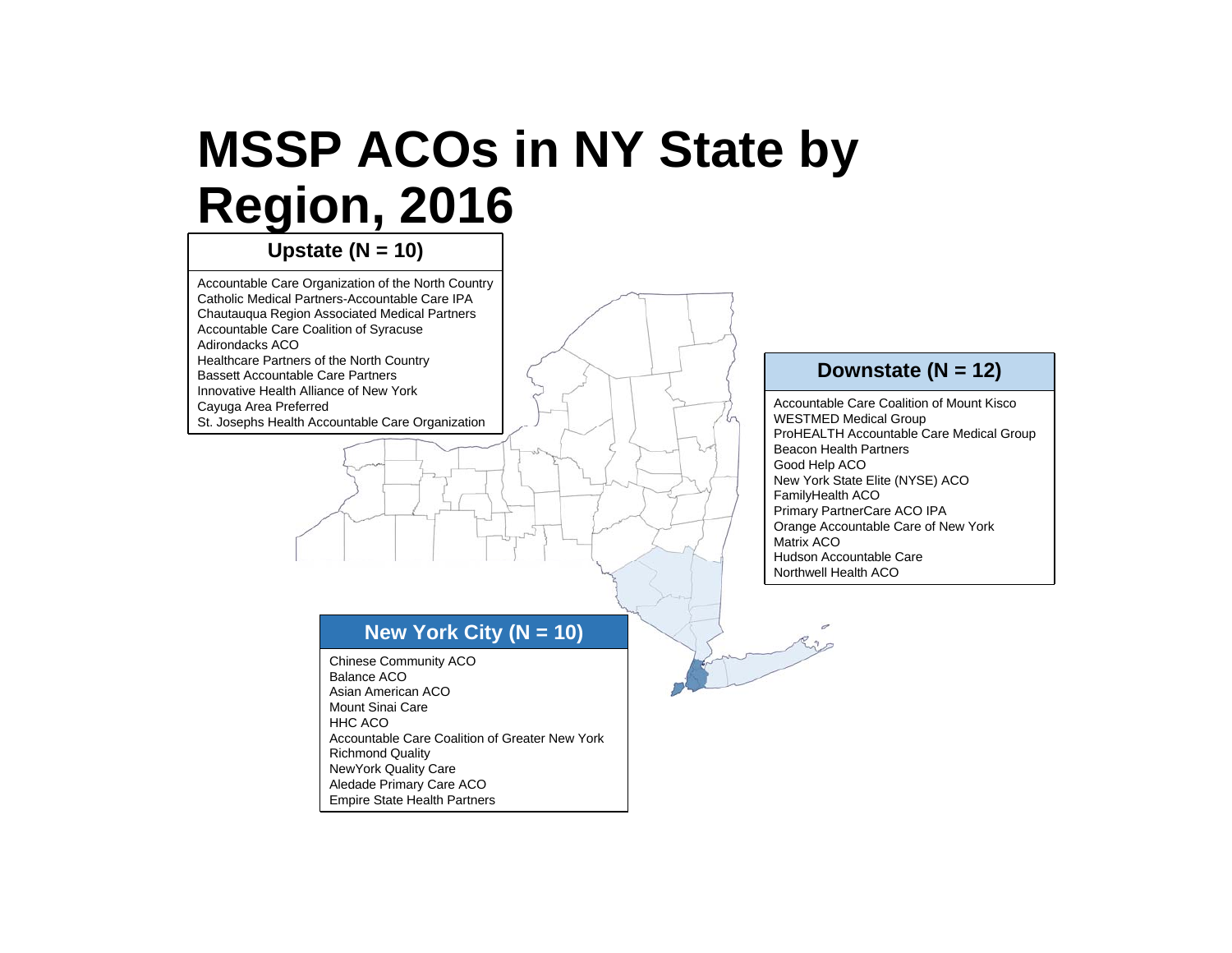#### **MSSPs in NYS – Financial Results, 2016**

|                |                   | <del>Resuils, Zu I 0</del>               | <b>Assigned</b>      | <b>Benchmark</b> |                     | Savings/Loss      | <b>Shared Savings</b> |
|----------------|-------------------|------------------------------------------|----------------------|------------------|---------------------|-------------------|-----------------------|
|                | <b>Start Date</b> | <b>ACOName</b>                           | <b>Beneficiaries</b> | Spend            | <b>Actual Spend</b> | vs. Benchmark     | (Losses)              |
| $\mathbf{1}$   | 7/1/2012          | <b>Balance ACO</b>                       | 6,051                | \$119,762,995    | \$91,531,752        | \$28,231,243      | \$11,976,300          |
| $\overline{2}$ | 1/1/2015          | <b>Richmond Quality, LLC</b>             | 6,543                | \$73,459,544     | \$66,070,074        | \$7,389,470       | \$3,473,744           |
| 3              | 1/1/2015          | Orange Accountable Care of NY            | 8,165                | \$105,483,084    | \$98,408,718        | \$7,074,366       | \$3,242,894           |
| 4              | 4/1/2012          | <b>Chinese Community ACO</b>             | 9,896                | \$91,862,414     | \$85,471,266        | \$6,391,148       | \$2,797,831           |
| 5              | 1/1/2013          | <b>HHC ACO Inc</b>                       | 10,042               | \$85,426,675     | \$81,834,510        | \$3,592,166       | \$1,586,859           |
| 6              | 7/1/2012          | <b>WESTMED Medical Group</b>             | 12,967               | \$127,419,819    | \$124,405,157       | \$3,014,662       | \$0                   |
| $\overline{7}$ | 1/1/2015          | <b>NewYork Quality Care</b>              | 31,008               | \$375,268,362    | \$373,548,567       | \$1,719,794       | \$0\$                 |
| 8              | 1/1/2016          | <b>Matrix ACO LLC</b>                    | 5,547                | \$70,764,228     | \$69,085,256        | \$1,678,972       | \$0                   |
| 9              | 7/1/2012          | <b>Asian American ACO</b>                | 11,547               | \$103,903,899    | \$102,916,678       | \$987,221         | \$0                   |
| 10             | 1/1/2015          | Aledade Primary Care ACO LLC             | 14,595               | \$136,467,887    | \$135,547,751       | \$920,136         | \$0                   |
| 11             | 7/1/2012          | <b>Chautaugua Medical Partners, LLC</b>  | 6,721                | \$60,492,360     | \$60,281,160        | \$211,199         | \$0                   |
| 12             | 1/1/2013          | <b>Good Help ACO</b>                     | 74,386               | \$694,209,251    | \$694,109,458       | \$99,792          | \$0\$                 |
| 13             | 4/1/2012          | <b>ACC of Mount Kisco, LLC</b>           | 23,962               | \$216,584,282    | \$216,767,340       | (5183,058)        | \$0                   |
| 14             | 7/1/2012          | <b>ACC of Syracuse, LLC</b>              | 17,956               | \$142,241,741    | \$142,637,327       | ( \$395, 586)     | \$0                   |
| 15             | 1/1/2016          | <b>Empire State Health Partners, LLC</b> | 7,167                | \$77,408,726     | \$78,521,607        | (51, 112, 881)    | \$0                   |
| 16             | 1/1/2016          | Cayuga Area Preferred, Inc.              | 6,784                | \$49,066,101     | \$50,286,682        | (\$1,220,580)     | \$0                   |
| 17             | 4/1/2012          | <b>ACO of the North Country, LLC</b>     | 9,778                | \$84,083,672     | \$85,825,057        | (51, 741, 386)    | \$0                   |
| 18             | 1/1/2016          | Hudson Accountable Care, LLC             | 11,891               | \$112,841,481    | \$114,885,409       | ( \$2,043,928)    | \$0                   |
| 19             | 7/1/2012          | <b>ProHEALTH Medical Group</b>           | 32,683               | \$309,021,566    | \$311,107,881       | ( \$2,086,315)    | \$0                   |
| 20             | 1/1/2016          | St. Josephs Health ACO                   | 14,531               | \$123,618,338    | \$125,819,749       | (52, 201, 411)    | \$0                   |
| 21             | 1/1/2016          | Northwell Health ACO                     | 40,560               | \$495,901,332    | \$498,595,662       | ( \$2,694,330)    | \$0                   |
| 22             | 1/1/2014          | Adirondacks ACO, LLC                     | 6,775                | \$57,707,024     | \$60,702,870        | ( \$2,995,846)    | \$0                   |
| 23             | 1/1/2015          | <b>HC Partners of the North Country</b>  | 9,176                | \$84,458,247     | \$90,444,325        | ( \$5,986,078)    | \$0                   |
| 24             | 4/1/2012          | <b>Catholic Medical Partners</b>         | 21,136               | \$192,077,909    | \$198,408,192       | (56, 330, 283)    | (52,532,113)          |
| 25             | 1/1/2014          | New York State Elite (NYSE) ACO          | 6,710                | \$140,981,277    | \$147,387,241       | ( \$6,405,964)    | \$0                   |
| 26             | 1/1/2014          | <b>FamilyHealth ACO, LLC</b>             | 7,881                | \$80,771,488     | \$88,006,156        | (57, 234, 668)    | \$0                   |
| 27             | 1/1/2015          | <b>Bassett Accountable Care Partners</b> | 14,056               | \$136,200,837    | \$144,115,028       | (57, 914, 192)    | \$0                   |
| 28             | 1/1/2014          | <b>ACC of Greater New York, LLC.</b>     | 27,149               | \$251,879,111    | \$260,106,370       | ( \$8, 227, 259)  | \$0                   |
| 29             | 1/1/2014          | <b>Primary PartnerCare ACO IPA</b>       | 19,057               | \$219,781,843    | \$228,237,224       | ( \$8,455,381)    | \$0                   |
| 30             | 1/1/2015          | <b>Innovative Health Alliance</b>        | 24,045               | \$219,220,927    | \$228,017,339       | ( \$8,796,411)    | \$0                   |
| 31             | 7/1/2012          | Beacon Health Partners, LLP              | 35,891               | \$451,892,091    | \$472,828,968       | ( \$20, 936, 877) | \$0                   |
| 32             | 7/1/2012          | Mount Sinai Care, LLC                    | 42,218               | \$461,461,185    | \$486,171,043       | ( \$24,709,858)   | \$0                   |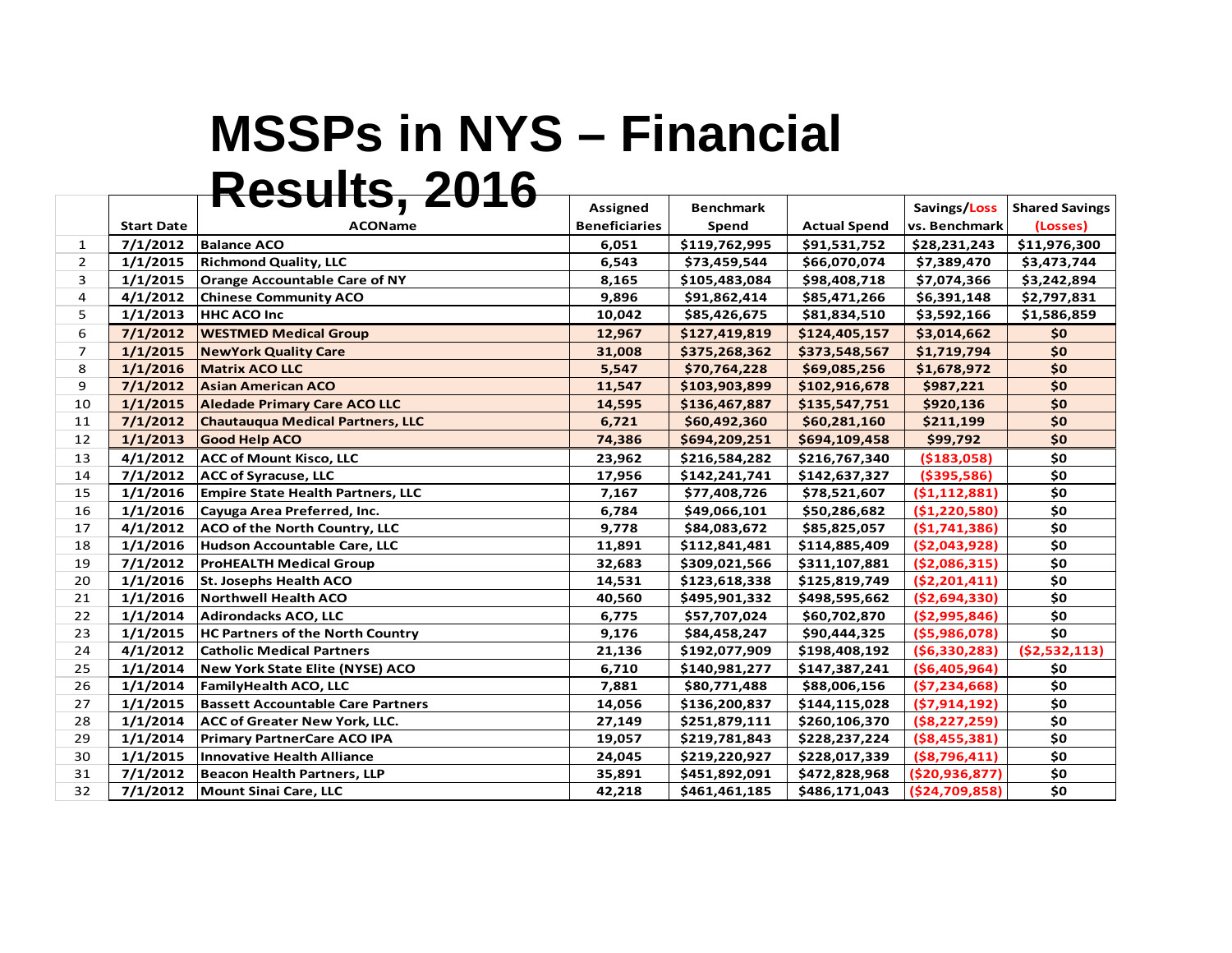#### *MSSPs in New York State Summary of Financial Performance, 2016*

|                                       | <b>Assigned</b><br><b>Beneficiaries</b> | <b>Benchmark</b><br><b>Spend</b> | <b>Actual Spend</b>               | Savings/Loss<br>vs. Benchmark | <b>Shared Savings</b><br>(Losses) |
|---------------------------------------|-----------------------------------------|----------------------------------|-----------------------------------|-------------------------------|-----------------------------------|
| <b>ACOs Generating Shared Savings</b> |                                         |                                  |                                   |                               |                                   |
| $(N = 5)$                             | 40,697                                  | \$475,994,712                    | \$423,316,320                     | \$52,678,393                  | \$23,077,628                      |
|                                       |                                         |                                  |                                   |                               |                                   |
| ACOs w Savings, but < MSR             |                                         |                                  |                                   |                               |                                   |
| $(N = 7)$                             | 156,771                                 | \$1,568,525,806                  | \$1,559,894,027                   | \$8,631,776                   | \$0                               |
|                                       |                                         |                                  |                                   |                               |                                   |
| <b>ACOs w Expenses &gt; Benchmark</b> |                                         |                                  |                                   |                               |                                   |
| $(N = 20)$                            | 379,406                                 | \$3,907,199,178                  | \$4,028,871,470                   | (S121, 672, 292)              | (52, 532, 113)                    |
|                                       |                                         |                                  |                                   |                               |                                   |
| <b>NYS MSSP Totals</b>                | 576,874                                 |                                  | \$5,951,719,696   \$6,012,081,817 | (560, 362, 123)               | \$20,545,515                      |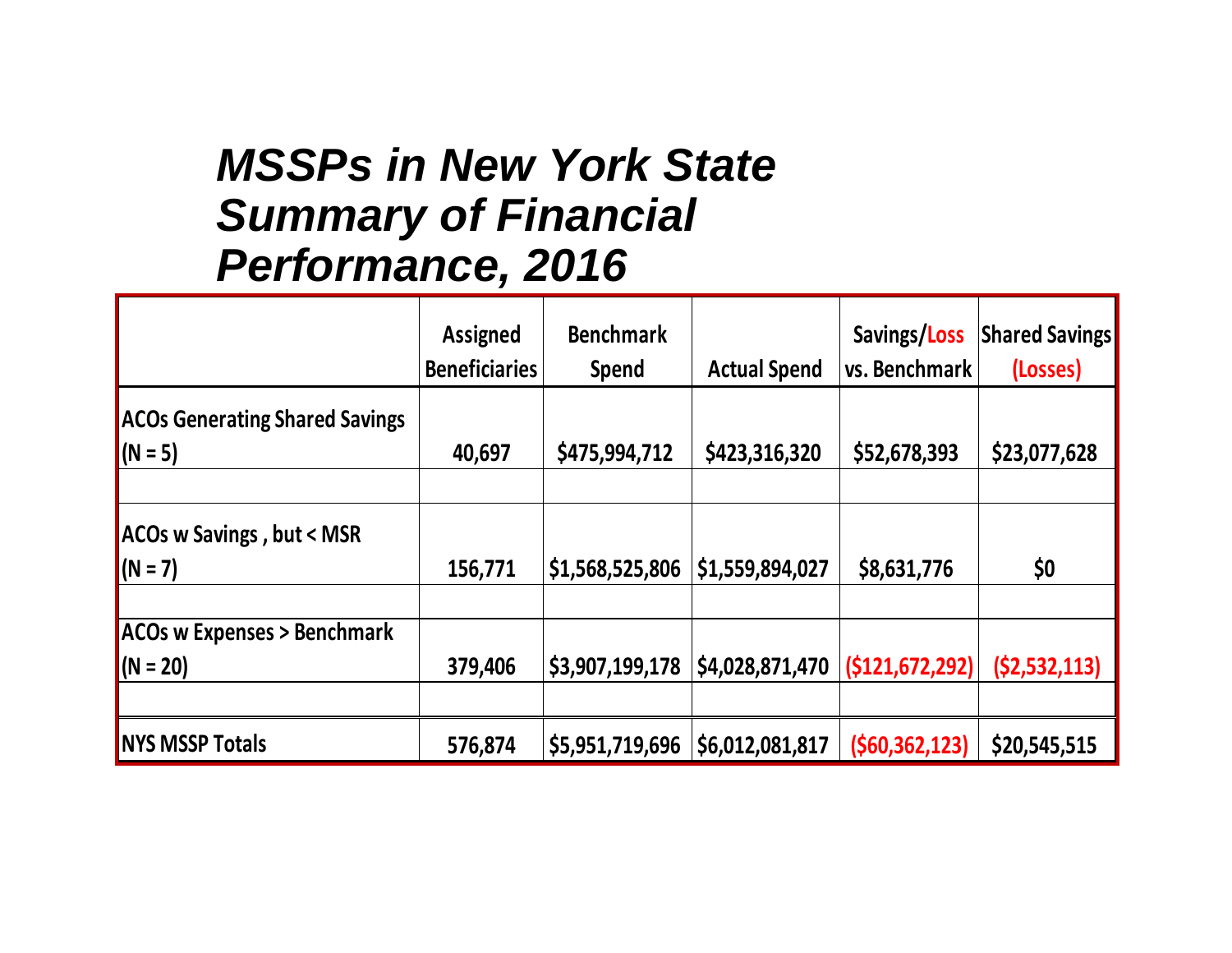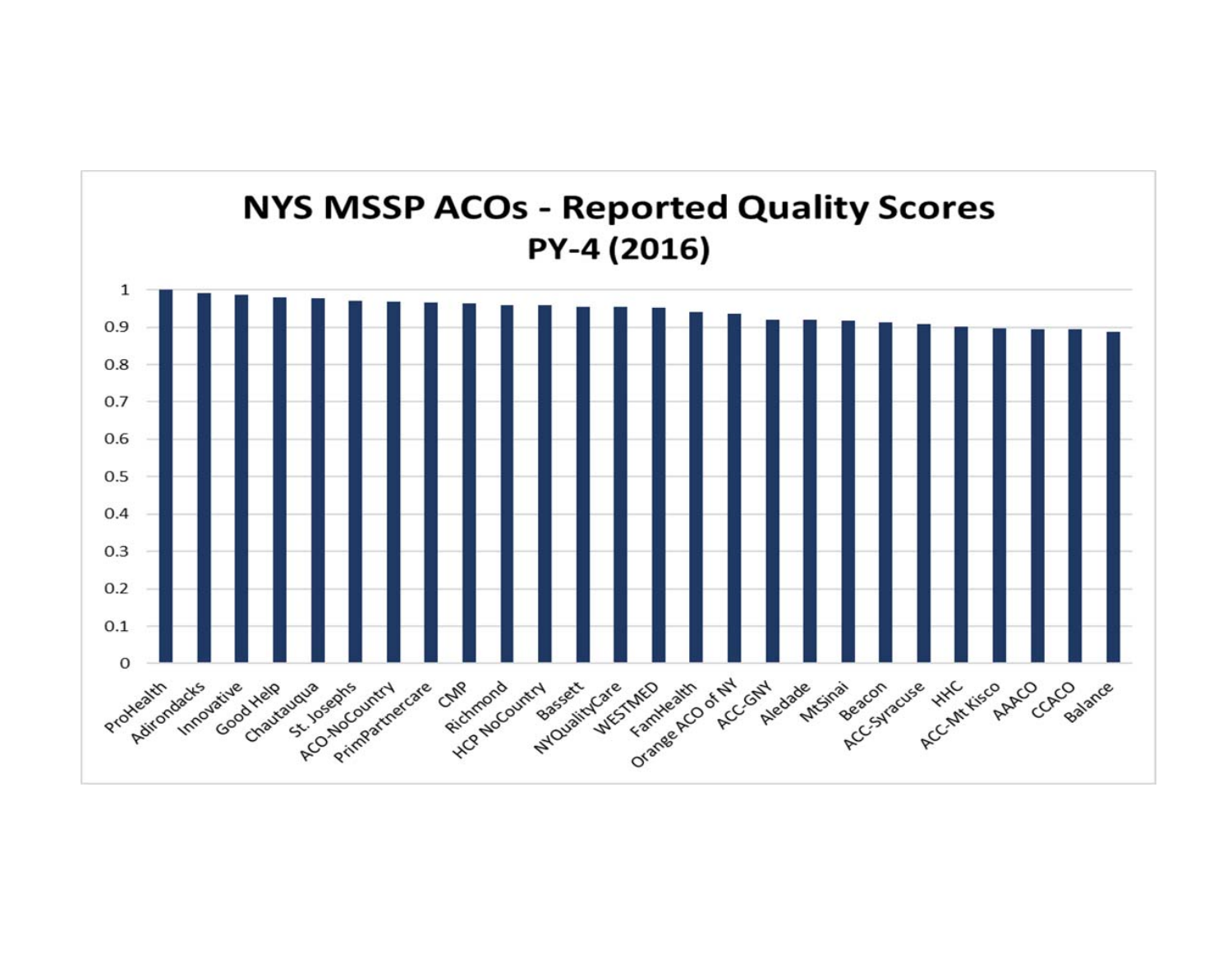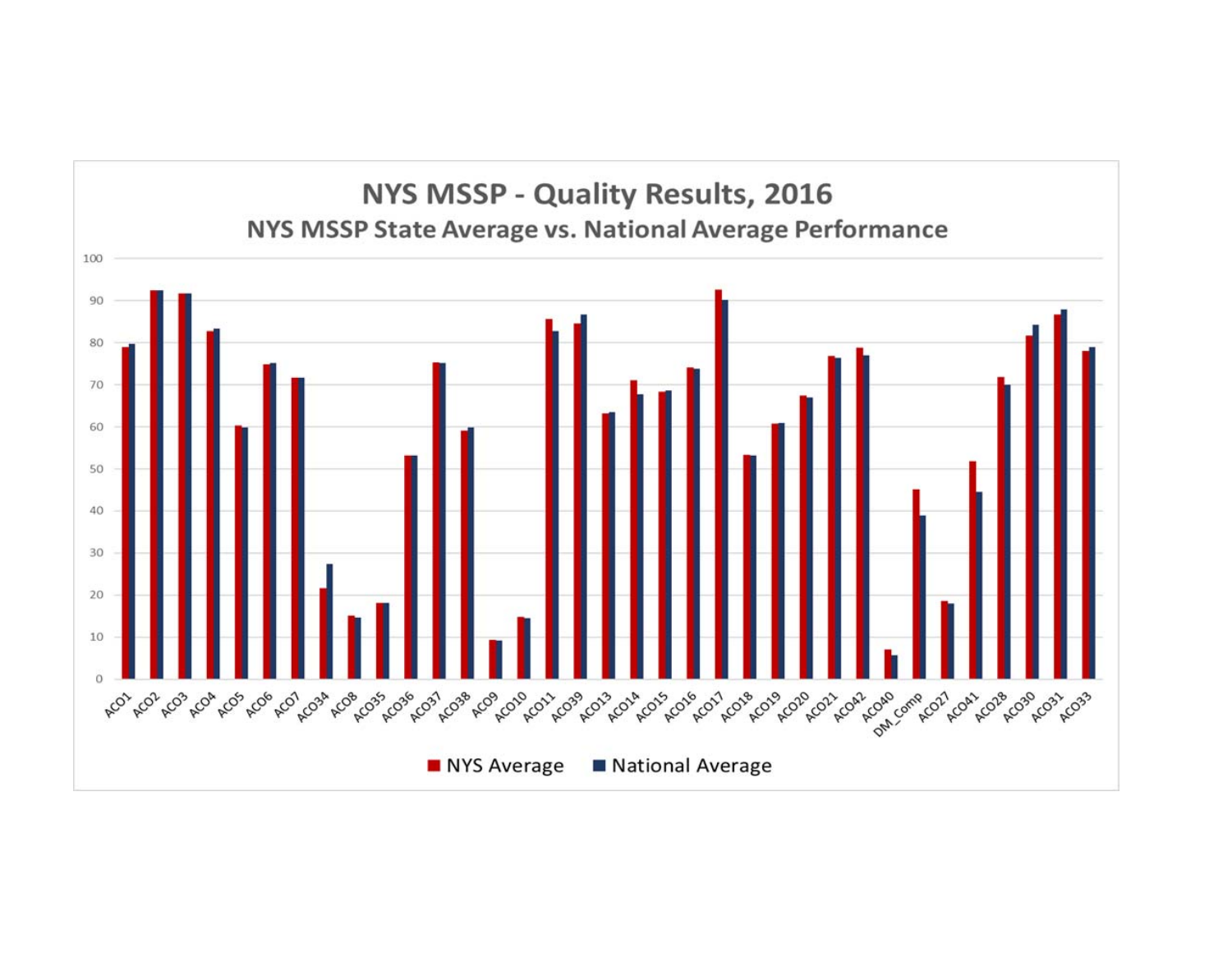## **Does Size Matter?**

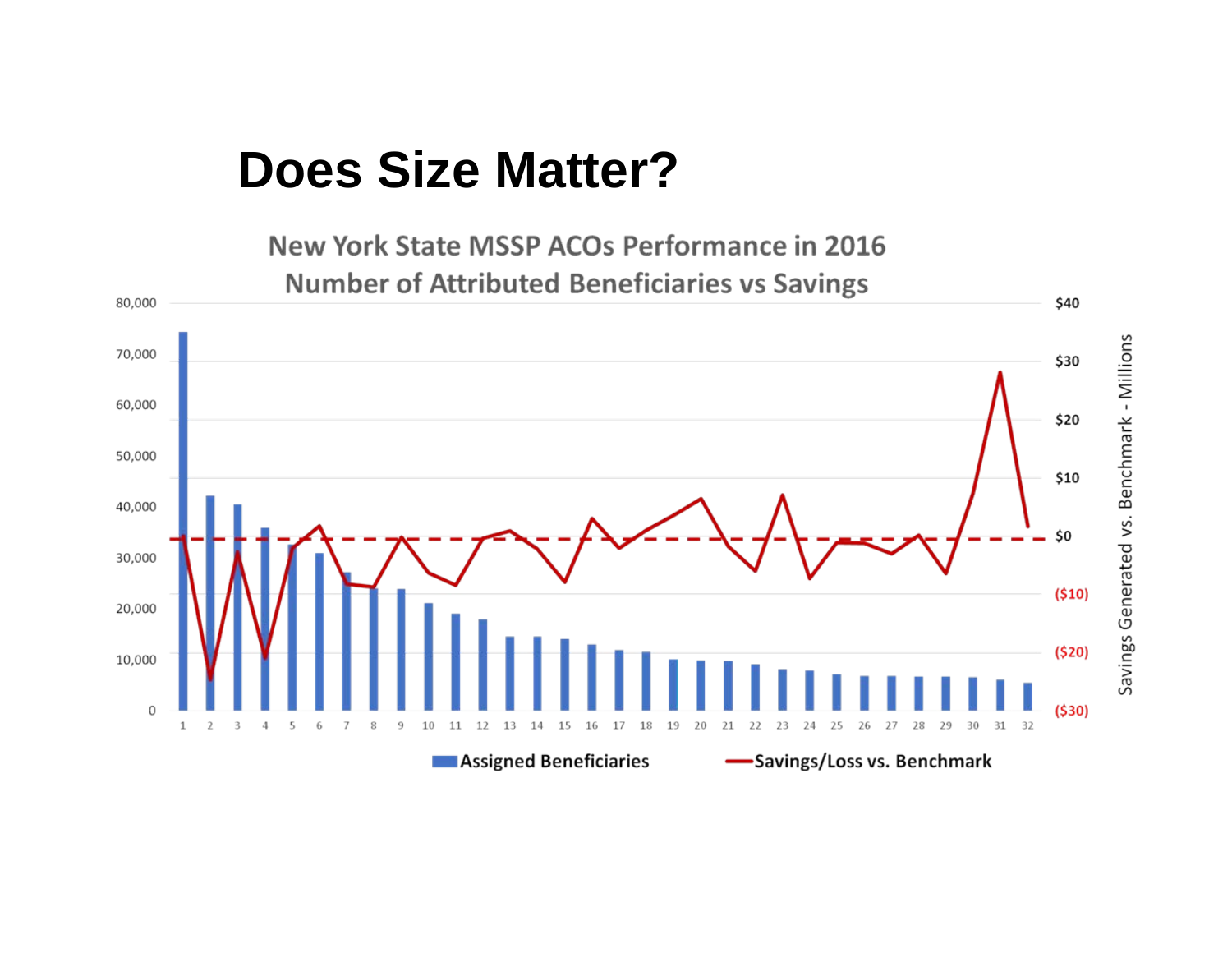## **Does Experience Matter?**

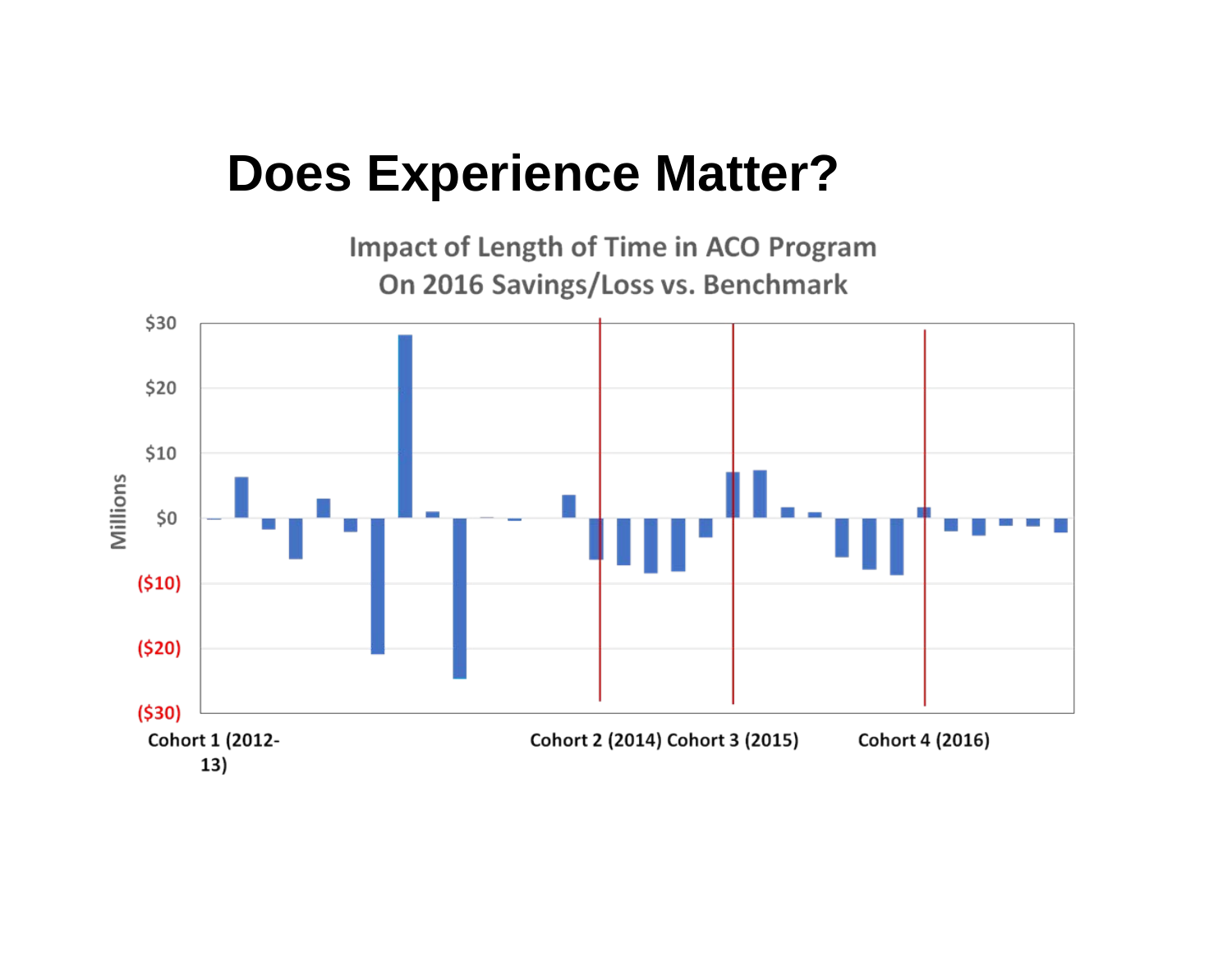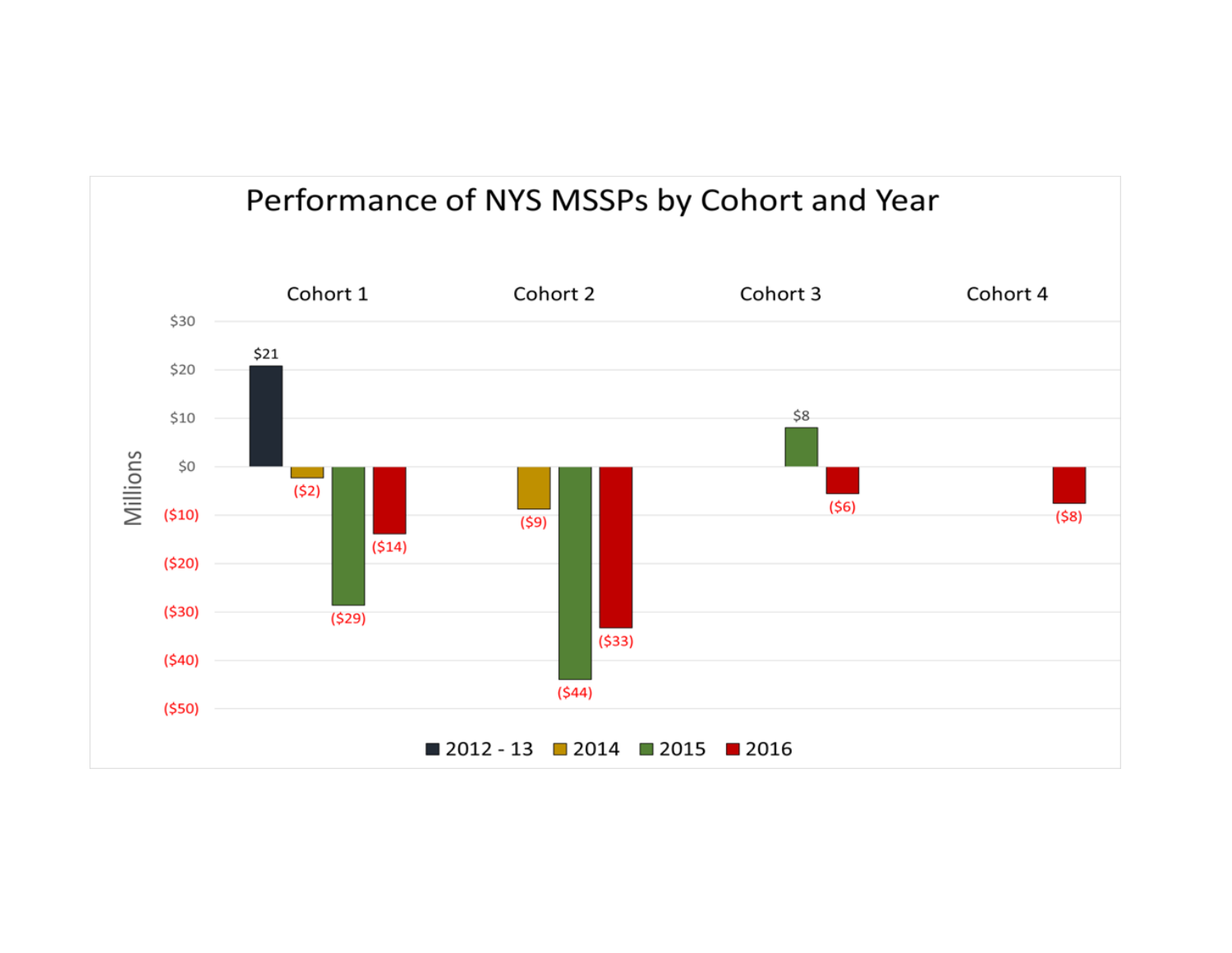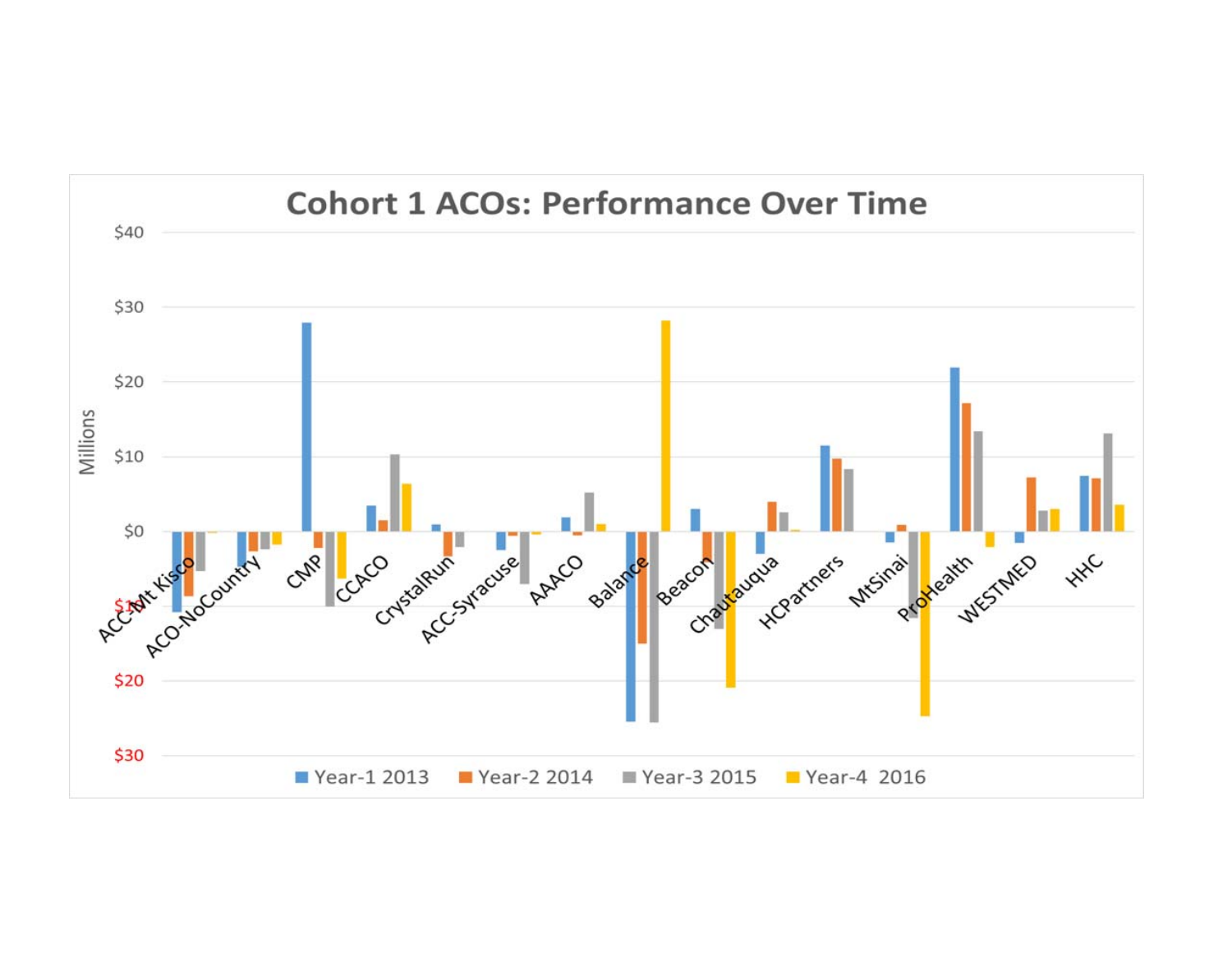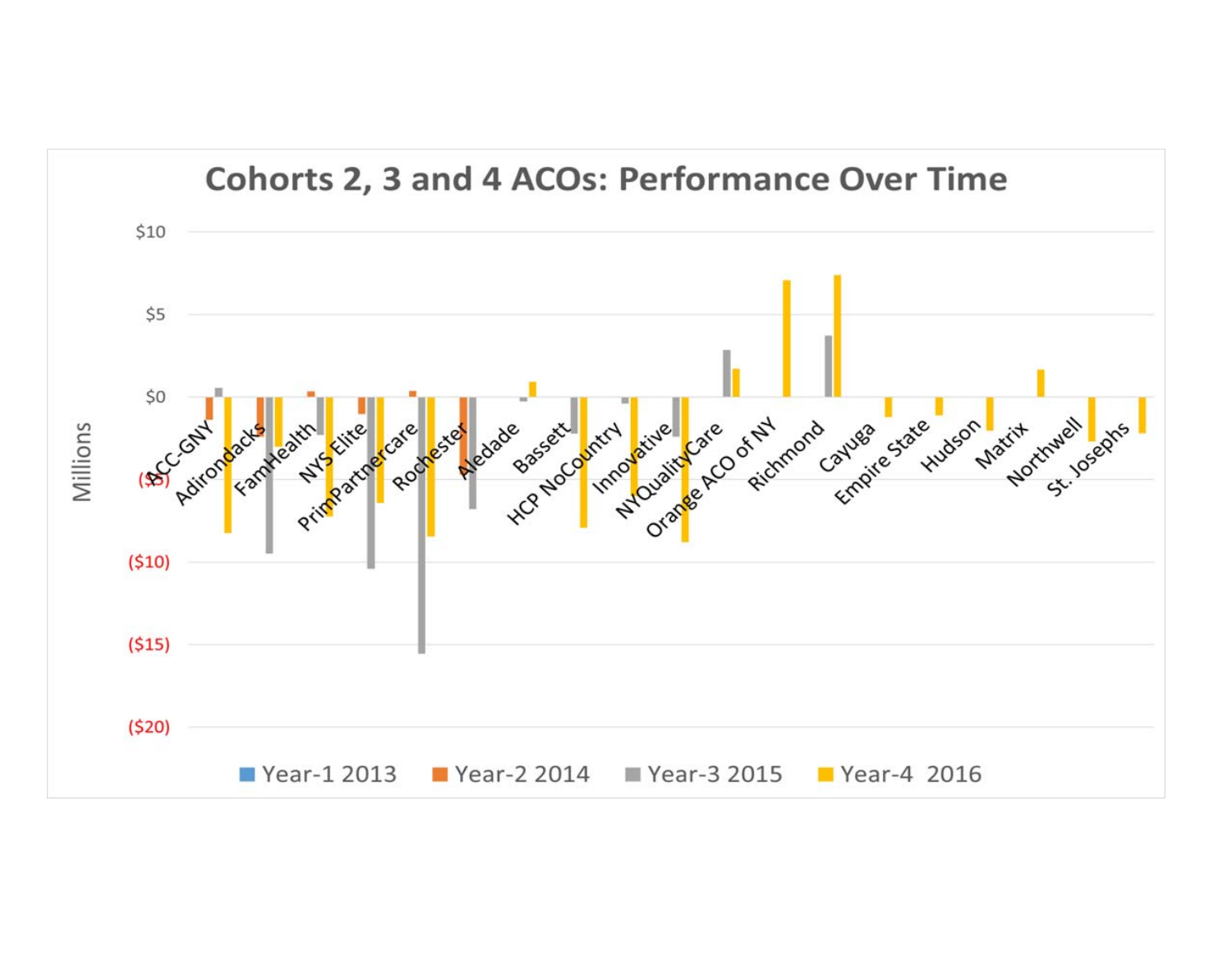## **Does Location Matter?**



Millions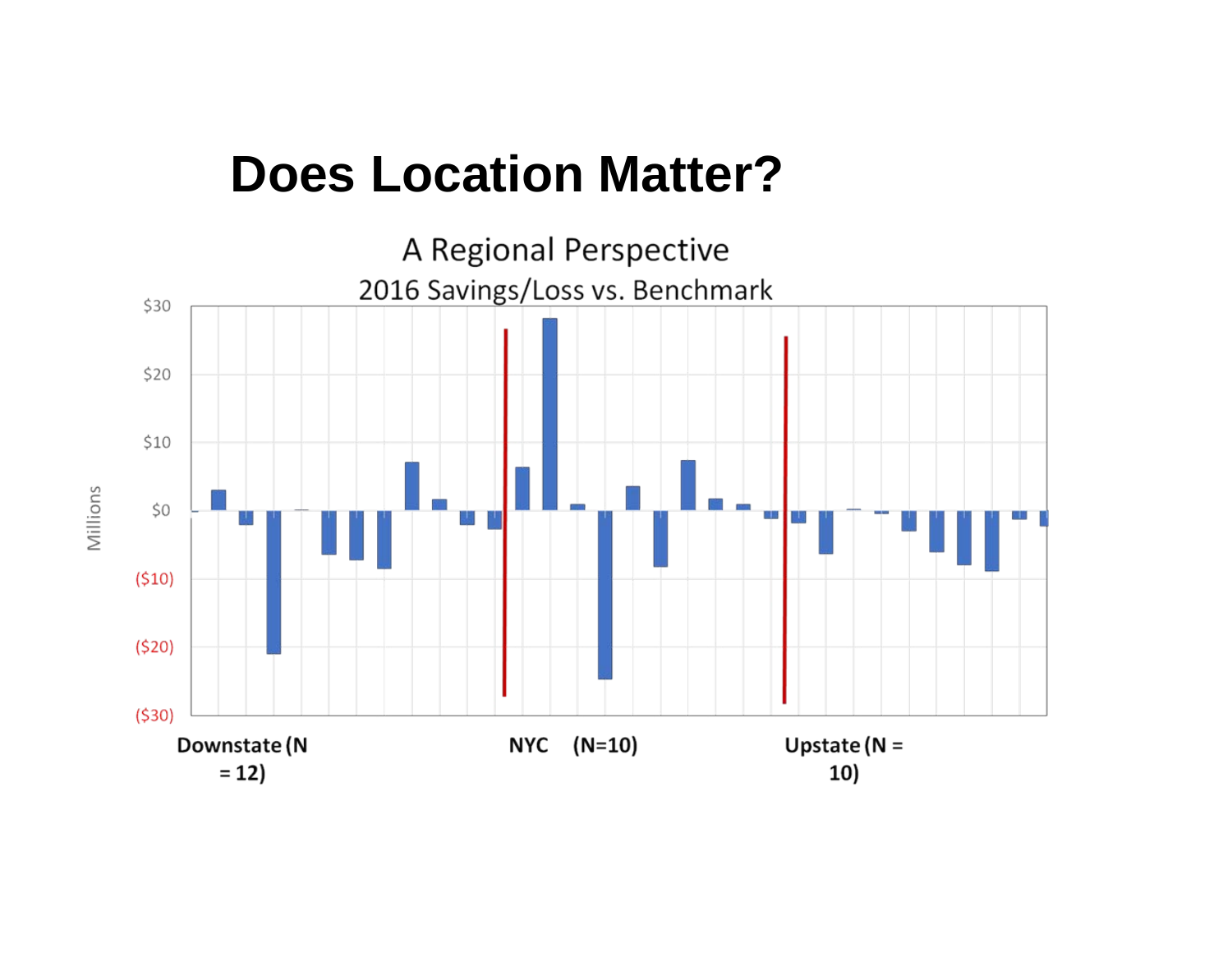## **Does Sponsorship Matter?**